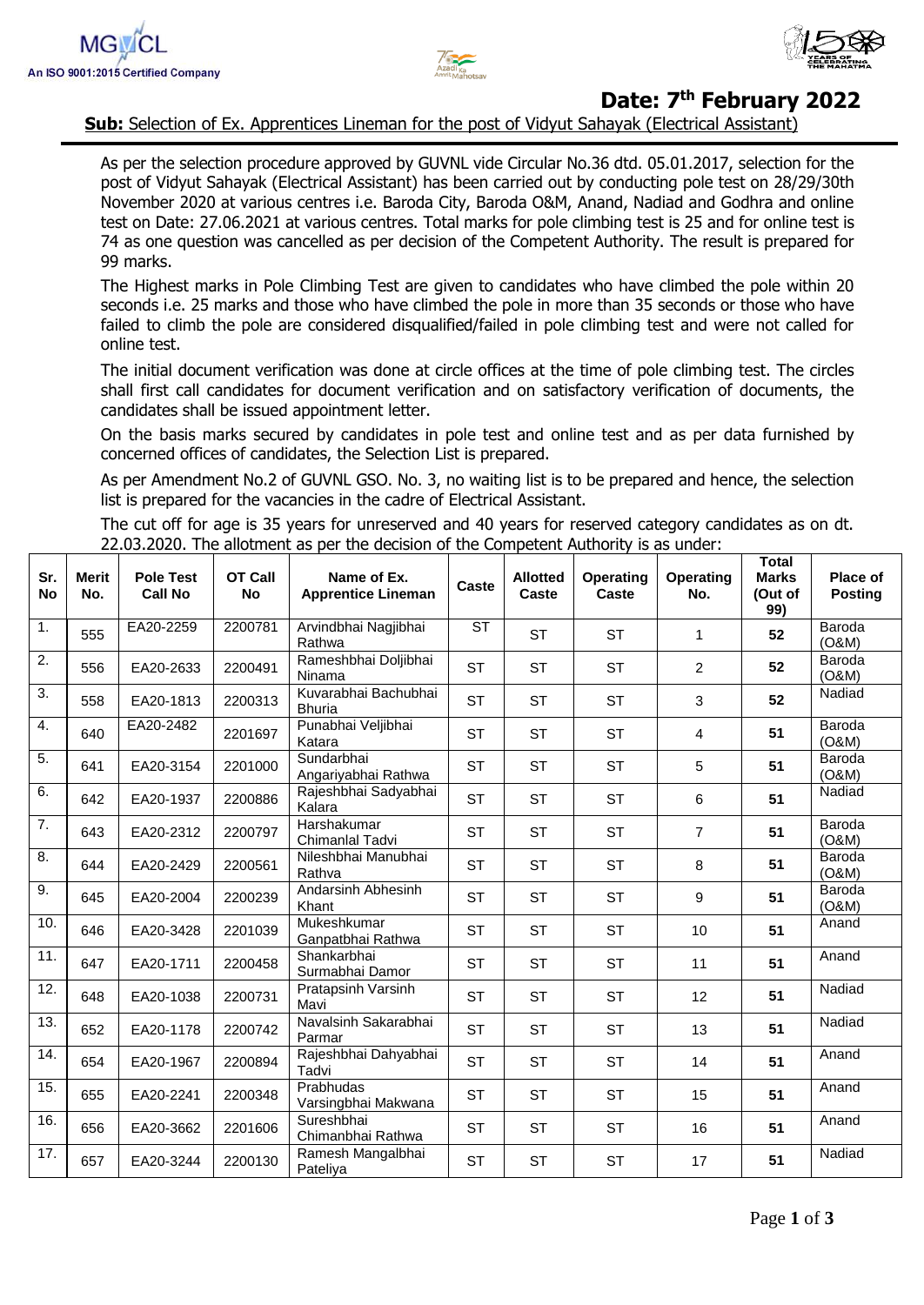





## **Date: 7 th February 2022**

**Sub:** Selection of Ex. Apprentices Lineman for the post of Vidyut Sahayak (Electrical Assistant)

| Sr.<br><b>No</b>  | <b>Merit</b><br>No. | <b>Pole Test</b><br><b>Call No</b> | <b>OT Call</b><br><b>No</b> | Name of Ex.<br><b>Apprentice Lineman</b> | Caste     | <b>Allotted</b><br>Caste | <b>Operating</b><br>Caste | <b>Operating</b><br>No. | <b>Total</b><br><b>Marks</b><br>(Out of<br>99) | <b>Place of</b><br><b>Posting</b> |
|-------------------|---------------------|------------------------------------|-----------------------------|------------------------------------------|-----------|--------------------------|---------------------------|-------------------------|------------------------------------------------|-----------------------------------|
| 18.               | 660                 | EA20-1184                          | 2200161                     | Jayantibhai<br>Vechatbhai Damor          | <b>ST</b> | <b>ST</b>                | <b>ST</b>                 | 18                      | 51                                             | Nadiad                            |
| 19.               | 661                 | EA20-3852                          | 2200142                     | Kantilal Lalabhai Pargi                  | <b>ST</b> | <b>ST</b>                | ST                        | 19                      | 51                                             | Nadiad                            |
| $\overline{20}$ . | 662                 | EA20-3235                          | 2201013                     | Mohanbhai<br>Varsingbhai Damor           | <b>ST</b> | <b>ST</b>                | <b>ST</b>                 | 20                      | 51                                             | Anand                             |
| 21.               | 665                 | EA20-2443                          | 2200565                     | Jentibhai Remtabhai<br>Rathwa            | <b>ST</b> | <b>ST</b>                | <b>ST</b>                 | 21                      | 51                                             | Nadiad                            |
| 22.               | 742                 | EA20-3052                          | 2200972                     | Prakashkumar<br>Hasmukhbhai Rathwa       | <b>ST</b> | ST(M)                    | <b>UR</b>                 | 1                       | 51                                             | <b>Baroda City</b><br>Circle      |
| 23.               | 744                 | EA20-3562                          | 2201594                     | Vijaykumar Mohabhai<br>Vagadiya          | <b>ST</b> | ST(M)                    | <b>UR</b>                 | $\overline{2}$          | 51                                             | Godhra                            |
| 24.               | 745                 | EA20-3474                          | 2201048                     | Ramanbhai Nankabhai<br>Rathva            | <b>ST</b> | ST(M)                    | <b>UR</b>                 | $\mathbf{3}$            | 51                                             | Baroda<br>(O&M)                   |
| 25.               | 746                 | EA20-3896                          | 2201627                     | Jayeshbhai Manabhai<br>Pateliya          | <b>ST</b> | ST(M)                    | <b>UR</b>                 | 4                       | 51                                             | Baroda City<br>Circle             |
| 26.               | 748                 | EA20-2092                          | 2201927                     | Ajitbhai Somabhai<br>Gohil               | <b>UR</b> | <b>UR</b>                | <b>UR</b>                 | 5                       | 51                                             | Baroda City<br>Circle             |
| 27.               | 754                 | EA20-3448                          | 2201578                     | Jitendrabhai Himatsinh<br>Dabhi          | <b>UR</b> | <b>UR</b>                | <b>UR</b>                 | 6                       | 51                                             | Anand                             |
| 28.               | 759                 | EA20-3593                          | 2201451                     | Kishan Punjabhai<br>Thakor               | <b>UR</b> | <b>UR</b>                | <b>UR</b>                 | $\overline{7}$          | 51                                             | Anand                             |
| 29.               | 760                 | EA20-1506                          | 2200759                     | Maheshbhai R<br>Rathod                   | <b>ST</b> | ST(M)                    | <b>UR</b>                 | 8                       | 51                                             | <b>Baroda City</b><br>Circle      |
| 30.               | 764                 | EA20-2792                          | 2200644                     | Rakeshkumar<br>Shankarlal Baria          | <b>ST</b> | ST(M)                    | <b>UR</b>                 | 9                       | 51                                             | Baroda<br>(O&M)                   |
| 31.               | 797                 | EA20-2835                          | 2200713                     | Dineshbhai Hakabhai<br>Barjod            | <b>ST</b> | ST(M)                    | <b>UR</b>                 | 10                      | 50                                             | Baroda<br>(O&M)                   |
| 32.               | 799                 | EA20-2300                          | 2200792                     | Ajitbhai Gordhanbhai<br>Tadvi            | <b>ST</b> | ST(M)                    | <b>UR</b>                 | 11                      | 50                                             | Baroda<br>(O&M)                   |
| 33.               | 800                 | EA20-3660                          | 2201470                     | Chimanbhai<br>Amaratbhai Tadvi.          | <b>ST</b> | ST(M)                    | <b>UR</b>                 | 12                      | 50                                             | Baroda<br>(O&M)                   |
| 34.               | 801                 | EA20-2356                          | 2201681                     | Virabhai Amrabhai<br>Baria               | <b>ST</b> | ST(M)                    | <b>UR</b>                 | 13                      | 50                                             | Baroda<br>(O&M)                   |
| 35.               | 803                 | EA20-2307                          | 2200364                     | Vishal Chimanbhai<br>Patel               | <b>UR</b> | <b>UR</b>                | <b>UR</b>                 | 14                      | 50                                             | Anand                             |
| 36.               | 809                 | EA20-2618                          | 2200050                     | Rajeshkumar<br>Mansukhbhai Taviyad       | <b>ST</b> | ST(M)                    | <b>UR</b>                 | 15                      | 50                                             | Godhra                            |
| 37.               | 812                 | EA20-2591                          | 2200040                     | Bharat Virabhai Katara                   | ST        | ST(M)                    | UR                        | $16$                    | 50                                             | Baroda City<br>Circle             |
| 38.               | 813                 | EA20-3234                          | 2201012                     | Jayrambhai Dalubhai<br><b>Bhil</b>       | <b>ST</b> | ST(M)                    | UR                        | 17                      | 50                                             | Baroda<br>(O&M)                   |
| 39.               | 814                 | EA20-1369                          | 2201219                     | Varsanbhai<br>Dhansingbhai Rathwa        | <b>ST</b> | ST(M)                    | <b>UR</b>                 | 18                      | 50                                             | Godhra                            |
| 40.               | 816                 | EA20-1372                          | 2201220                     | Parsingbhai Jogdabhai<br>Rathwa          | <b>ST</b> | ST(M)                    | <b>UR</b>                 | 19                      | 50                                             | Baroda<br>(O&M)                   |
| 41.               | 818                 | EA20-1041                          | 2200149                     | Vijaykumar Ramabhai<br>Asari             | <b>ST</b> | ST(M)                    | <b>UR</b>                 | 20                      | 50                                             | Baroda<br>(O&M)                   |
| 42.               | 819                 | EA20-1885                          | 2200866                     | Rajeshkumar<br>Badiyabhai Damor          | <b>ST</b> | ST(M)                    | <b>UR</b>                 | 21                      | 50                                             | Baroda<br>(O&M)                   |
| 43.               | 820                 | EA20-2097                          | 2200926                     | Anilkumar Ramubhai<br>Tadvi              | <b>ST</b> | ST(M)                    | <b>UR</b>                 | 22                      | 50                                             | Baroda<br>(O&M)                   |
| 44.               | 822                 | EA20-2086                          | 2200248                     | Prakashkumar<br>Shakjibhai Kalasva       | <b>ST</b> | ST(M)                    | <b>UR</b>                 | 23                      | 50                                             | Anand                             |
| 45.               | 823                 | EA20-3056                          | 2200974                     | Vineshbhai Arjunbhai<br>Rathava          | <b>ST</b> | ST(M)                    | <b>UR</b>                 | 24                      | 50                                             | Baroda<br>(O&M)                   |
| 46.               | 824                 | EA20-1922                          | 2201480                     | Tosifmahmmad<br>Gulamrasul Shaikh        | UR        | <b>UR</b>                | <b>UR</b>                 | 25                      | 50                                             | Anand                             |
| 47.               | 826                 | EA20-1804                          | 2200310                     | Latifali Imamali Saiyed                  | UR        | $\overline{\mathsf{UR}}$ | <b>UR</b>                 | 26                      | 50                                             | Anand                             |
| 48.               | 827                 | EA20-2852                          | 2200715                     | Sakrabhai<br>Mansingbhai Rathod          | ST        | ST(M)                    | UR                        | 27                      | 50                                             | Baroda<br>(O&M)                   |